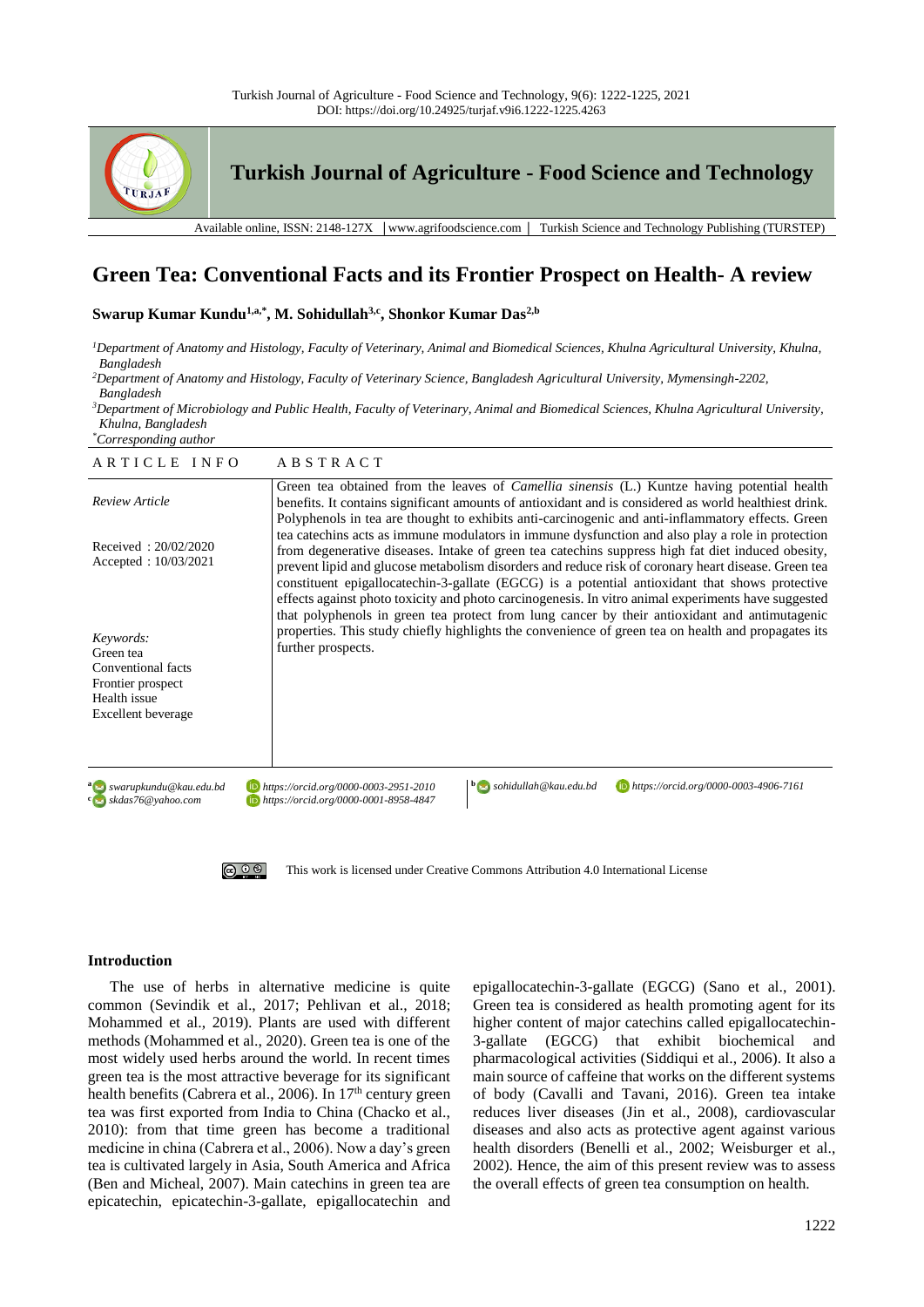## **Composition of Green Tea**

Green tea contains some special Chemical components like: Proteins (15-20% dry weight), carbohydrates (5-7% dry weight), amino acids (1-4% dry weight) and trace elements (5% dry weight). It also contains trace amounts of lipids (linoleic and  $\alpha$ -linolenic acids), vitamins (B, C, E), sterols (stigmasterol), pigments (chlorophyll, carotenoids), xanthic bases (caffeine, theophylline) and volatile compounds (aldehydes, alcohols, esters, lactones, hydrocarbons) (Belitz and Grosch, 1992). Green tea leaves also contains 3-4% of alkaloids called methylxanthines, such as caffeine, theophylline and theobromine (Graham, 1992).

## **Medicinal Importance of Green Tea**

Some epidemiological studies suggested the beneficial effects of green tea on human health including anti-obesity, antidiabetic, anticancer, anti-viral, antibacterial and hepatoprotective effects. This findings mainly supported by cell based and animal trial (Suzuki et al., 2012). The medicinal properties of green tea were presented in the following section:

## *Anti-obesity*

Obesity is now a main headache in our population that causes some weight related complications and also develops lung diseases, diabetes, coronary heart diseases, arthritis, metabolic syndrome etc. (Barnes et al., 2004; Adam-Perrot et al., 2006). Some clinical studies have demonstrated the beneficial role of green tea polyphenols on obesity (Schneider and Segre, 2009; Suliburska et al., 2012; Miyoshi et al., 2015). Green tea causes thermogenesis by polyphenol constituents called catechins that stop the breakdown of norepinephrine. This may increase mitochondrial oxidation, and produce heat. Catechins also impair angiogenesis and inhibit the development of adipose tissue (Han et al., 1999; Dulloo et al., 2000). Recent trials on human indicate that green tea or its extract may decrese body weight gaining by increasing postprandial thermogenesis and fat oxidation (Zamboni et al., 2005).

## *Anti-diabetic*

Green tea and its extract have thermo genic properties and promote fat oxidation that modify glucose metabolism and prevent type- II diabetes mellitus (Tsuneki et al., 2004; Wu et al., 2004). Green tea constituent's epigallocatechin-3-gallate (EGCG) is a potential antioxidant that ameliorates cytokine-induced β cell damage and prevents the reduction of islet mass (Song et al., 2003): In a cohort study, among 937 older adults, long term intake of green tea about 1-2 cups/day lower 70% type-II diabetes mellitus (Panagiotakos et al., 2009).

#### *Anti-cancer*

From some epidemiological studies, green tea extract possesses some beneficial effects against various cancer (Yang et al., 2009; Yang and Wang, 2016). Based on some case-control and cohort studies that were carried out from 1965 to 2008 a review article suggested that green tea consumption reduce the risk of bladder, colon, breast, gastric, lung, kidney, ovarian, pancreatic, and prostate cancers (Yang et al., 2009). European prospective investigation into Cancer and Nutrition study revealed that increased tea intake reduced the risk of developing hepatocellular carcinoma (Bamia et al., 2015). In a subgroup analysis of individuals in Western countries, the consumption of tea reduced the risk of bladder cancer (Zhang et al., 2015). Italian research group showed that green tea catechins were safe and highly effective for the treatment of premalignant lesions (Bettuzzi et al., 2006). According to Japan Public Health Center-Based prospective study, green tea intake may decrease the risk of advanced prostate cancer (Sawada, 2017). A stratified analysis revealed that green tea had a protective effect against rectal cancer (Chen et al., 2017).

# *Hepatoprotective*

Liver is one of the key metabolic organs that play a role in metabolism and detoxification process but any disorder of this organ causes serious health problems (Samuel et al., 2012). There are many risk factors for liver diseases. Liver toxicity mainly develops by different types of drug induction (Lee et al., 2005). Different studies observed that green tea helps in lipid metabolism that reduces lipid accumulation in liver. Green tea consumption also offers protective action against malignant change by its polyphenolic antioxidants (Sing et al., 2011). Histological and histochemical changes of liver induced by cyclophosphamide may improve by green tea extract consumption at a dose 50mg/kg/day (Ali, 2018).

#### *Others*

Green tea can be employed as supplement for probiotics milk (Najgebauer-Lejko, 2014). Tea leaves produce polyphenolic compounds that involved in protective action against pathogens like bacteria, viruses, fungi and insects (Friedman, 2007). Aqueous extraction of green tea reduce viable fungal cells (Antunes et al., 2015). Green tea polyphenols are beneficial for the prevention of dental carries (Sakanaka, 1997). Green tea extracts also having the capacity of lowering cholesterol level (Bursill et al., 2007; Rehrah et al., 2007).

#### **Frontier Prospects Regarding Health Issues**

We know green tea is a natural diuretic that possess many beneficial effects on health as well as show a promising future as popular drink (Mahmood et al., 2017). But some conflicting results also have been reported. Major constituent of green tea is caffeine. So, excess intake of green tea may cause nausea. Tannins present in green tea that interferes iron absorption causes iron deficiency anemia. Other side effects of excess green tea consumption are vomiting, abdominal pain, loss of appetite, dyspepsia and diarrhea. Excess green tea intake also causes insomnia, vertigo, tremors and psychomotor agitation (Nawab and Farooq, 2015). Oral administration of high doses of green tea extracts causes toxicity (Isbrucker et al., 2006). High doses of green tea catechins associated with prostate cancer (Gontero et al., 2015). Daily intake of green tea causes slight increase in hypertension risk (Chei et al., 2018). Drinking of extreme amounts of green tea (more than five cups /day) can cause urination and lead to dehydration and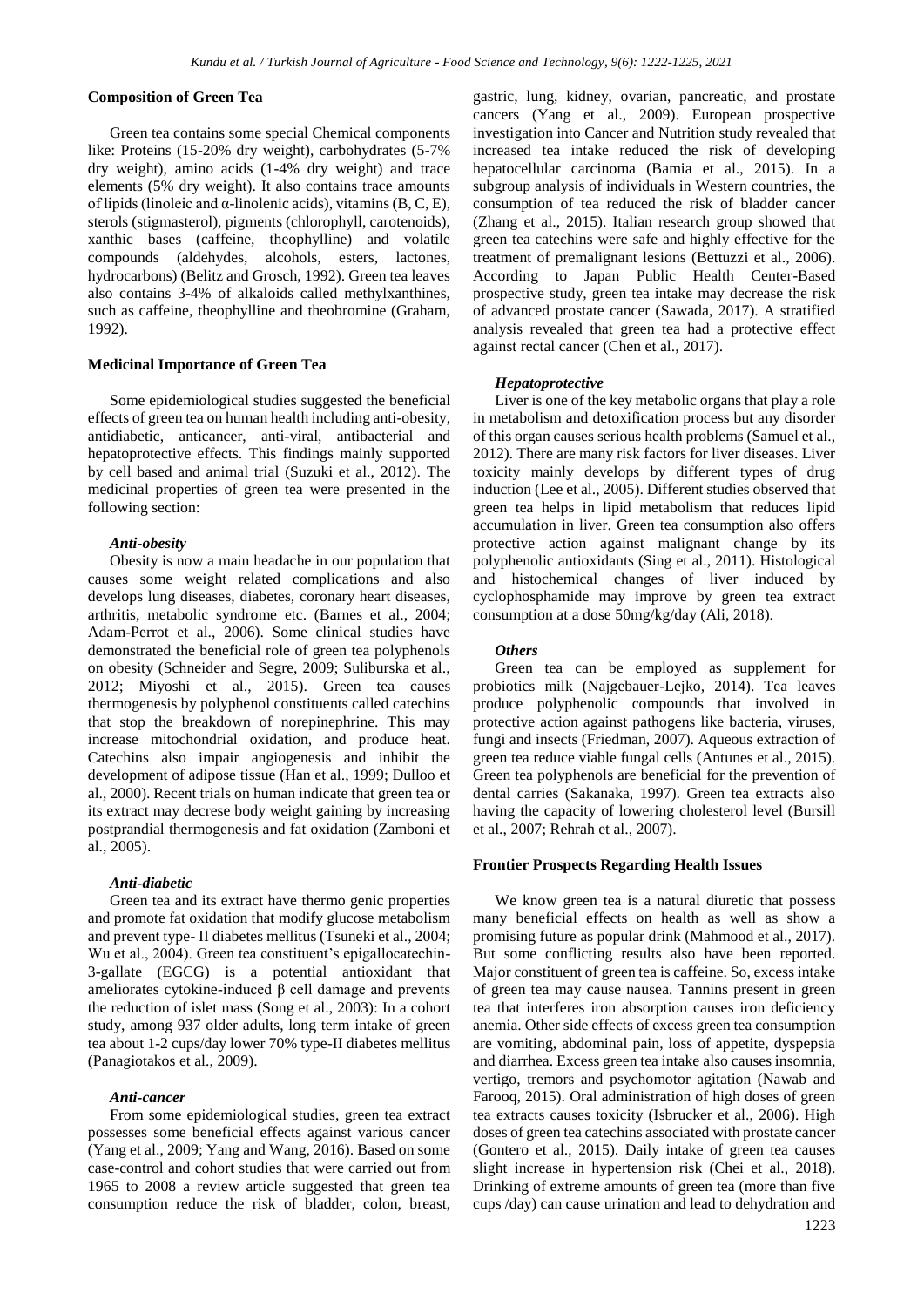electrolyte disproportion. Dehydration can also leads to lethargy, headaches, changed heart rate and distress. So excess green tea intake in a day should be avoided (Nawab and Farooq, 2015).

# **Conclusion**

Green tea is an excellent worldwide accepted popular beverage. It contains useful ingredients for the improvement of our health condition but excess consumption can show some adverse effects. So people should aware of this regard.

# **References**

- Adam‐Perrot A, Clifton P, Brouns F.2006. Low‐carbohydrate diets: nutritional and physiological aspects. Obesity reviews, 7(1):49-58.
- Ali AH. 2018. Hepatoprotective effect of green tea extract against cyclophosphamide induced liver injury in Albino rats. Forensic Medicine and Anatomy Research, 6(2):11-9.
- Antunes DP, Salvia AC, de Araújo RM, Di Nicoló R, Koga Ito CY, de Araujo MA. 2015. Effect of green tea extract and mouthwash without alcohol on Candida albicans biofilm on acrylic resin. Gerodontology, 32(4):291-5.
- Bamia C, Lagiou P, Jenab M, Trichopoulou A, Fedirko V, Aleksandrova K, Pischon T, Overvad K, Olsen A, Tjønneland A, Boutron‐Ruault MC. 2015. Coffee, tea and decaffeinated coffee in relation to hepatocellular carcinoma in a E uropean population: Multicentre, prospective cohort study. International journal of cancer, 136(8):1899-908.
- Barnes PM, Powell-Griner E, McFann K, Nahin RL. 2004. Complementary and alternative medicine use among adults: United States, 2002. InSeminars in integrative medicine, pp. 54-71.

Belitz HD, Grosch W. 1992. Química de los alimentos.

- Ben EW, Michael W. 2007. Medicinal plants of the world. Shinilbooks; Timber Press Inc.: Portland, OR, USA.
- Benelli R, Venè R, Bisacchi D, Garbisa S, Albini A. 2002. Antiinvasive effects of green tea polyphenol epigallocatechin-3 gallate (EGCG), a natural inhibitor of metallo and serine proteases. Biological Chemistry, 383(1):101-5.
- Bettuzzi S, Brausi M, Rizzi F, Castagnetti G, Peracchia G, Corti A. 2006. Chemoprevention of human prostate cancer by oral administration of green tea catechins in volunteers with highgrade prostate intraepithelial neoplasia: a preliminary report from a one-year proof-of-principle study. Cancer research, 66(2):1234-1240.
- Bursill CA, Abbey M, Roach PD. 2007. A green tea extract lowers plasma cholesterol by inhibiting cholesterol synthesis and upregulating the LDL receptor in the cholesterol-fed rabbit. Atherosclerosis, 193(1):86-93.
- Cabrera C, Artacho R, Giménez R. 2006. Beneficial effects of green tea—a review. Journal of the American College of Nutrition, 25(2):79-99.
- Cavalli L, Tavani A. 2016. Coffee consumption and its impact on health. In Beverage Impacts on Health and Nutrition, pp. 29- 47.
- Chacko SM, Thambi PT, Kuttan R, Nishigaki I. 2010. Beneficial effects of green tea: a literature review. Chinese medicine, 5(1):13.
- Chei CL, Loh JK, Soh A, Yuan JM, Koh WP. 2018. Coffee, tea, caffeine, and risk of hypertension: The Singapore Chinese Health Study. European journal of nutrition, 57(4):1333- 1342.
- Chen Y, Wu Y, Du M, Chu H, Zhu L, Tong N, Chen J. 2017. An inverse association between tea consumption and colorectal cancer risk. Oncotarget, 8(23):37367.
- Dulloo AG, Seydoux J, Girardier L, Chantre P, Vandermander J. 2000. Green tea and thermogenesis: interactions between catechin-polyphenols, caffeine and sympathetic activity. International journal of obesity, 24(2):252-258.
- Friedman M. 2007. Overview of antibacterial, antitoxin, antiviral, and antifungal activities of tea flavonoids and teas. Molecular nutrition & food research, 51(1):116-134.
- Gontero P, Marra G, Soria F, Oderda M, Zitella A, Baratta F, Frea B. 2015. A randomized double‐blind placebo controlled phase I–II study on clinical and molecular effects of dietary supplements in men with precancerous prostatic lesions. Chemoprevention or "chemopromotion"? The Prostate, 75(11): 1177-1186.
- Graham HN. 1992. Green tea composition, consumption, and polyphenol chemistry. Preventive medicine, 21(3):334-350.
- Han LK, Takaku T, Li J, Kimura Y, Okuda H. 1999. Anti-obesity action of oolong tea. International journal of obesity, 23(1):98-105.
- Isbrucker RA, Edwards JA, Wolz, E, Davidovich A, Bausch J. 2006. Safety studies on epigallocatechin gallate (EGCG) preparations. Part 2: dermal, acute and short-term toxicity studies. Food and chemical toxicology, 44(5):636-650.
- Jin X, Zheng RH, Li YM. 2008. Green tea consumption and liver disease: a systematic review. Liver international, 28(7): 990-996.
- Lee HS, Won NH, Kim KH, Lee H, Jun W, Lee KW. 2005. Antioxidant effects of aqueous extract of Terminalia chebula in vivo and in vitro. Biological and Pharmaceutical Bulletin, 28(9):1639-1644.
- Mahmood MS, Mártinez JL, Aslam A, Rafique A, Vinet R, Laurido C, Ali S. 2016. Antiviral effects of green tea (Camellia sinensis) against pathogenic viruses in human and animals (a mini-review). African Journal of Traditional, Complementary and Alternative Medicines, 13(2):176-184.
- Miyoshi N, Pervin M, Suzuki T, Unno K, Isemura M, Nakamura Y. 2015. Green tea catechins for well-being and therapy: Prospects and opportunities. Bot. Targets Ther, 5:85-96.
- Mohammed FS, Pehlivan M, Sevindik M. 2019. Antioxidant, antibacterial and antifungal activities of different extracts of *Silybum marianum* collected from Duhok (Iraq). International Journal of Secondary Metabolite, 6(4): 317-322.
- Mohammed FS, Günal S, Şabik AE, Akgül H, Sevindik M. 2020. Antioxidant and Antimicrobial activity of *Scorzonera papposa* collected from Iraq and Turkey. Kahramanmaraş Sütçü İmam Üniversitesi Tarım ve Doğa Dergisi, 23(5): 1114-1118.
- Najgebauer-Lejko D. 2014. Effect of green tea supplementation on the microbiological, antioxidant, and sensory properties of probiotic milks. Dairy science & technology, 94(4):327-339.
- Nawab A, Farooq N. 2015. Review on green tea constituents and its negative effects. J Pharm Innov, 4(1):21-24.
- Panagiotakos DB, Lionis C, Zeimbekis A, Gelastopoulou K, Papairakleous N, Das UN, Polychronopoulos E. 2009. Longterm tea intake is associated with reduced prevalence of (type 2) diabetes mellitus among elderly people from Mediterranean islands: MEDIS epidemiological study. Yonsei medical journal, 50(1):31-38.
- Pehlivan M, Mohammed FS, Sevindik M, Akgul H. 2018. Antioxidant and oxidant potential of *Rosa canina*. Eurasian Journal of Forest Science, 6(4): 22-25.
- Rehrah D, Ahmedna M, Yu J, Goktepe I, Hurley S, Hanner T, Rao‐Patel A. 2007. Enhanced cholesterol‐and triglyceride‐ lowering effect of West African green tea. Journal of the Science of Food and Agriculture, 87(7):1323-1329.
- Sakanaka S. 1997. Green tea polyphenols for prevention of dental. Chemistry and applications of green tea, 87.
- Samuel AJSJ, Mohan S, Chellappan DK, Kalusalingam A, Ariamuthu S. 2012. Hibiscus vitifolius (Linn.) root extracts shows potent protective action against anti-tubercular drug induced hepatotoxicity. Journal of ethnopharmacology, 141(1):396-402.